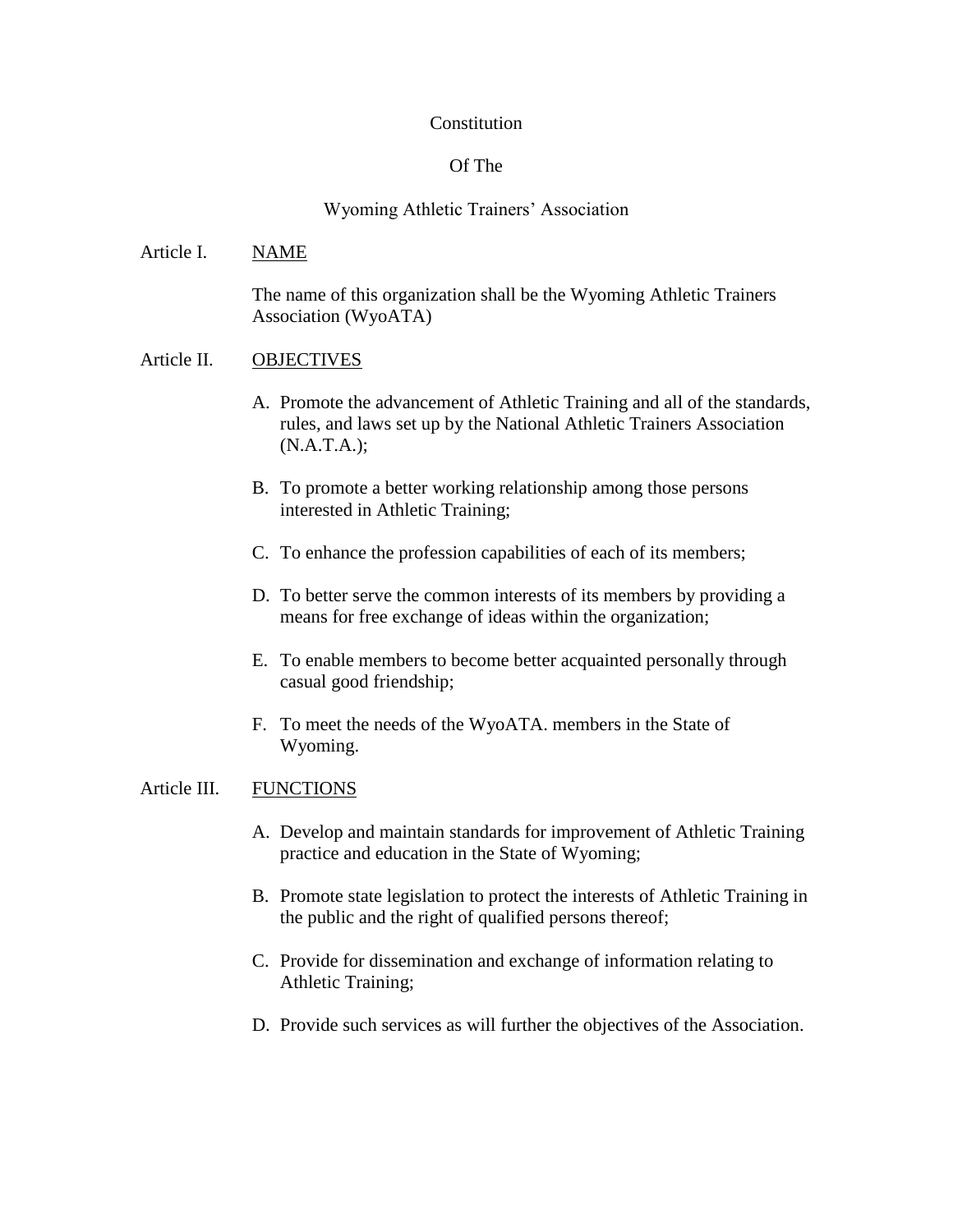### Article IV. MEMBERSHIP

- A. Membership- There shall be four classes of membership in accordance with the guidelines described in the bylaws Article VII, Section A
	- 1. Certified
	- 2. Non Certified
	- 3. Student
	- 4. Retired
- B. Membership Application and Approval-
	- 1. Application: Association members who become members by way of NATA membership or RMATA-only membership need not submit an application. Those who desire WyoATA-only membership must submit an online application as provided on the WyoATA website. Qualification for such membership status shall be determined by the Secretary where upon such member(s) shall be added to the membership list of the association;
	- 2. Approval: Upon completion of the membership requirements as outlined in the bylaws approval, membership approval is based on the decision of the secretary with final approval by the executive committee.
- Article V. DUES

The dues for all membership classes are described in the bylaws.

#### Article VI. SUSPENSION OF MEMBERSHIP

- A. Membership cancellation shall be automatic for non-payment of dues as set forth in the bylaws;
- B. Membership cancellations may be recommended by any member of the association for a cause and in compliance with the methods described in the bylaws;
- C. Any member whose membership has been revoked shall have the right of appeal as set forth in the bylaws, and may be reinstated.

#### Article VII. VOTING POWER

All certified members shall be entitled to one vote upon questions submitted to the association for decision.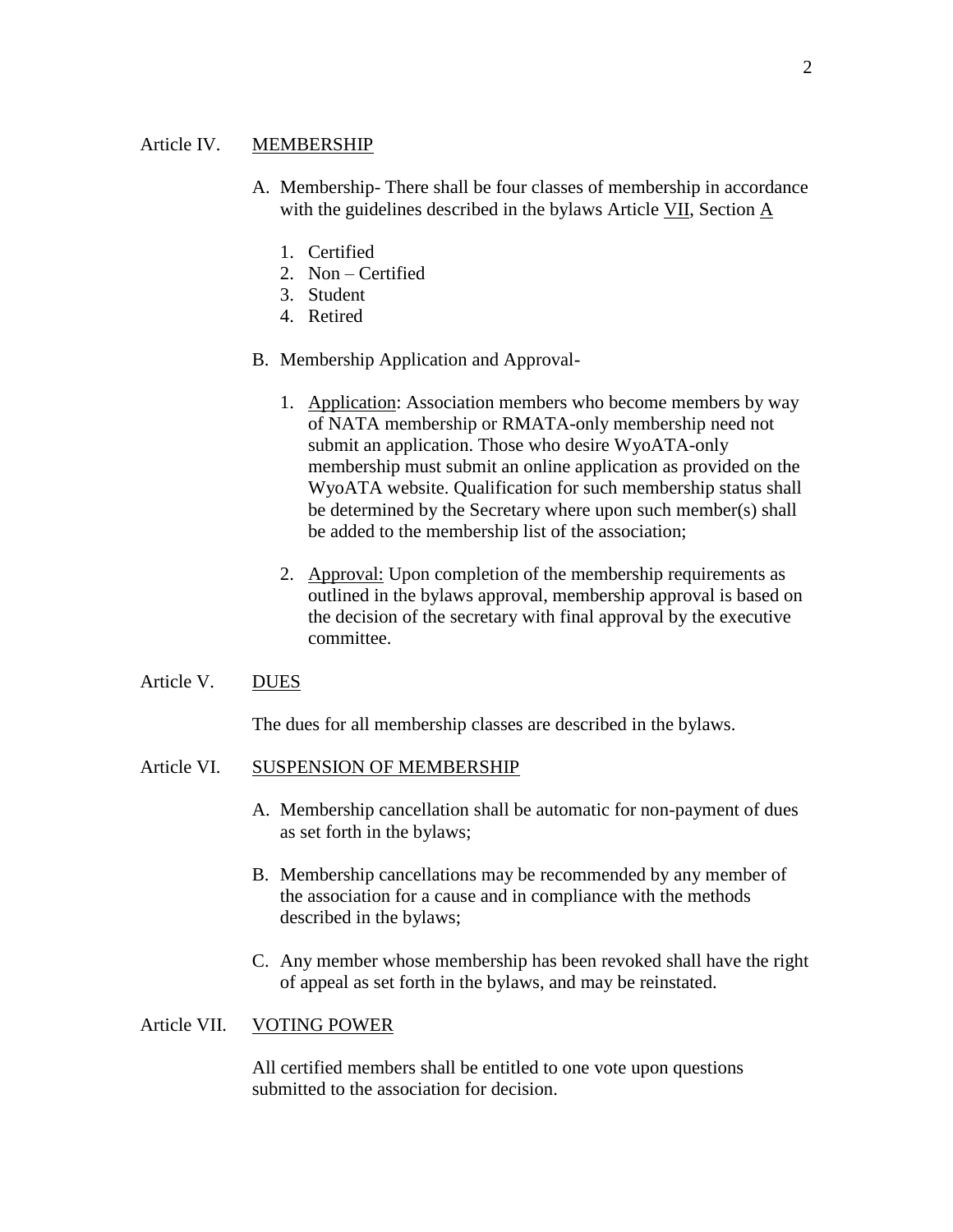- A. The governing body of this association shall be the Executive Committee;
- B. The Executive Committee shall consist of the President, Vice President, and Secretary. The President shall chair the Executive Committee;
- C. All officers serving this Association must meet the criteria in the Bylaws. The officers, election of officers and terms of the office shall be as follows:
	- 1. President: The President shall be elected by a majority vote of the Wyoming Athletic Trainers Association Certified Membership. A minimum of two (2) candidates will be nominated and shall be accepted in person, by mail and/or by email to the executive committee, beginning May  $1<sup>st</sup>$ . Nominations shall conclude at the annual meeting of the membership, the summer of the year in which the election is to be held, or by July  $25<sup>th</sup>$  in the event an annual meeting is not held. Ballots shall be made available starting August 1<sup>st</sup>. Voting shall run from August 1<sup>st</sup> to August 31<sup>st</sup>. The incoming President shall assume the new duties starting January  $1<sup>st</sup>$  of the next year. The term of office for the President shall be three (3) years.
	- 2. Vice President: The Vice President shall be elected by a majority vote of the Wyoming Athletic Trainers Association Certified Membership. A minimum of two (2) candidates will be nominated and shall be accepted in person, by mail and/or by email to the executive committee, beginning May  $1<sup>st</sup>$ . Nominations shall conclude at the annual meeting of the membership, the summer of the year in which the election is to be held, or by July  $25<sup>th</sup>$ in the event an annual meeting is not held. Ballots shall be made available starting August  $1<sup>st</sup>$ . Voting shall run from August  $1<sup>st</sup>$  to August  $31<sup>st</sup>$ . The incoming Vice-President shall assume the new starting January  $1<sup>st</sup>$  of the next year. The term of office for the Vice – President shall be three (3) years.
	- 3. Secretary: The secretary shall be elected by a majority vote of the Wyoming Athletic Trainers Association Certified Membership. A minimum of two (2) candidates will be nominated and shall be accepted in person, by mail and/or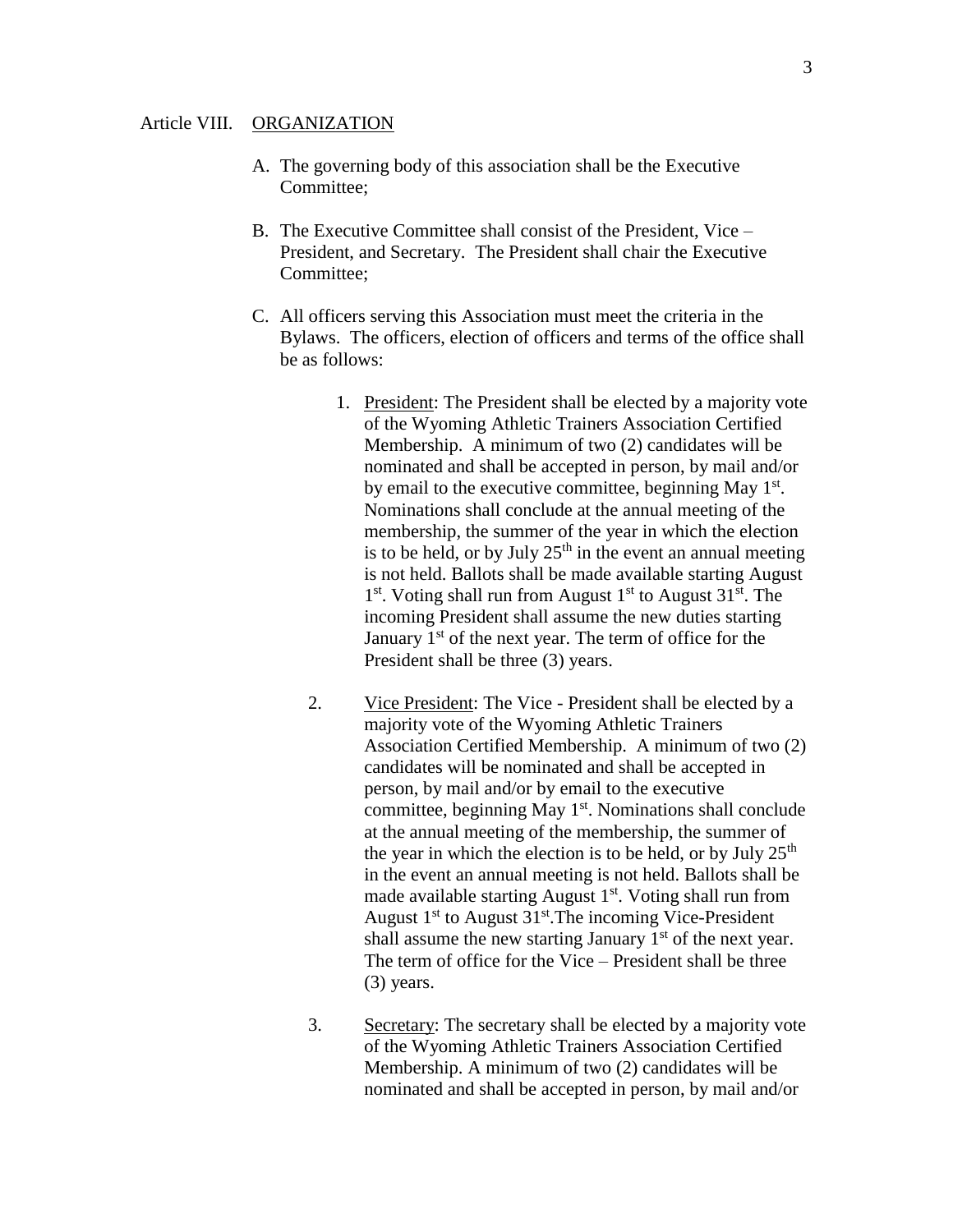by email to the executive committee, beginning May  $1<sup>st</sup>$ . Nominations shall conclude at the annual meeting of the membership, the summer of the year in which the election is to be held, or by July  $25<sup>th</sup>$  in the event an annual meeting is not held. Ballots shall be made available starting August 1<sup>st</sup>. Voting shall run from August 1<sup>st</sup> to August 31<sup>st</sup>. The incoming Secretary shall assume the new duties starting January  $1<sup>st</sup>$  of the next year. The term of office for the Secretary shall be three (3) years.

- D. Succession of Officers
	- 1. If for any reason a vacancy should occur on the Board of Directors, the President shall appoint a replacement in good standing, with the consent of the Board, to fulfill the term of the office of the vacated position.
	- 2. No person can be elected to more than two (2) successive terms of the same office.
- E. Removal of Officers All officers may be impeached and convicted on the following grounds: embezzlement, malfeasance in office and actions contrary to or in violation of this Constitution instituted, a brief containing the charges shall be drawn up and presented be an Association member to the Executive Committee be adopted by a majority vote of Executive Committee, prior to the formal presentation of the charges. Impeachment of any officer can only take place during the Annual Business meeting of the WATA and shall require a twothirds  $(2/3)$  vote.

#### Article IX. POWERS AND DUTIES OF OFFICERS

- A. The officers are the President, Vice-President, and Secretary.
- B. All powers and duties of officers are specified in the Bylaws and Article VIII, Section C of the Constitution.

# Article X. COMMITTEE

All committees, standing or special, shall be created or dissolved at the discretion of the President and with approval of the Executive Committee.

#### Article XI. GOVERNMENT

A. The administration of the Wyoming Athletic Trainers' Association shall be entrusted to the Executive Committee;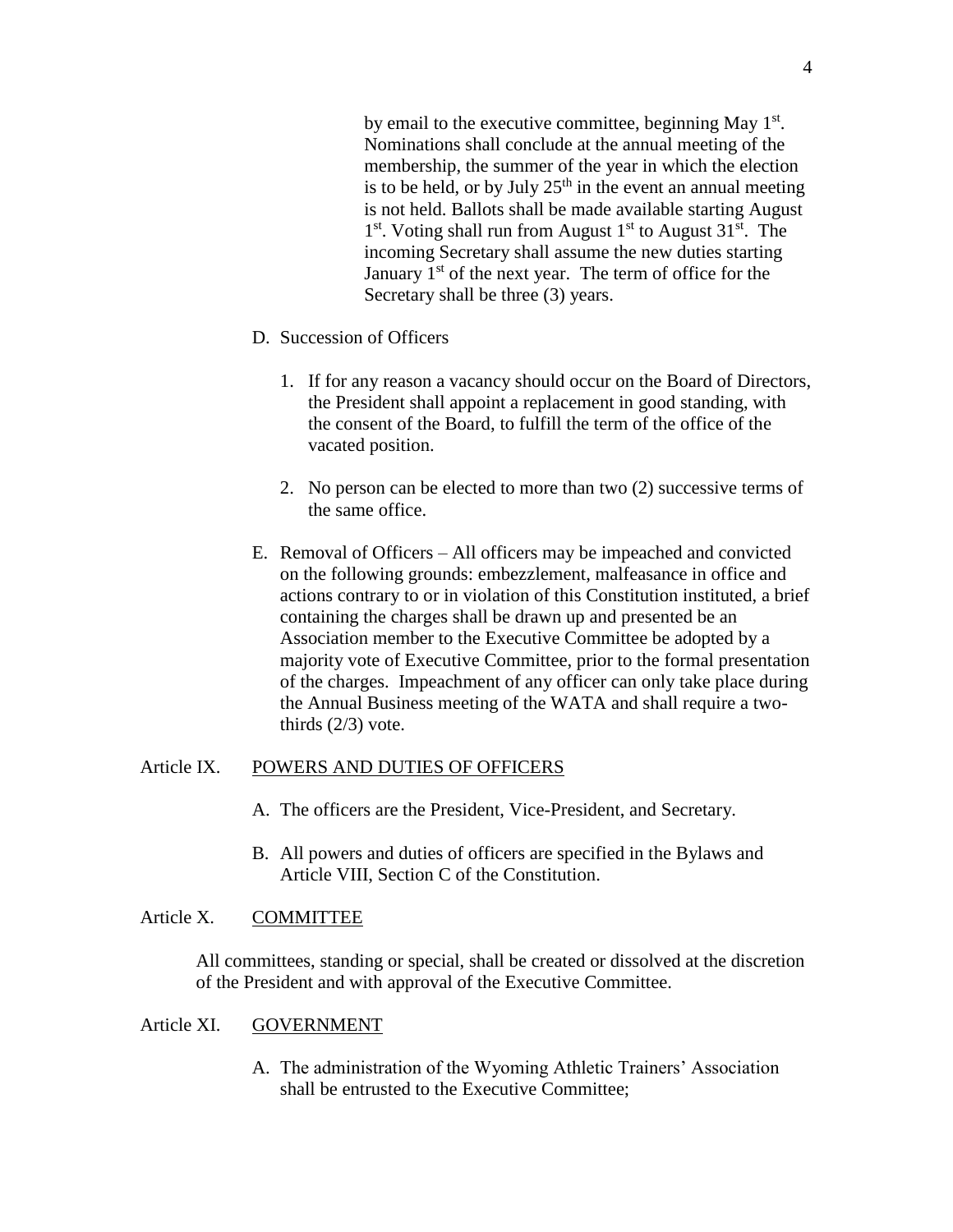- B. The Executive Committee shall meet in executive session two (2) times per year, one of which will be at the annual meeting of the WyoATA and one other time before December 31, and may meet at other times when deemed necessary. A quorum for an Executive Committee meeting shall be two (2).
	- 1. The President may submit appropriate items of association business to the Executive Committee for a vote. For such voting procedure, the President shall first secure a "second" to the proposal. Each member of the Executive Committee shall submit a "yes" or "no", not sooner than fifteen (15) days after submission of the proposal. Executive Committee approval of items submitted shall require a "yes' vote of at least two (2) members of the Committee.
	- 2. The President may submit emergency items of Association business that are appropriate for Committee action to the Executive Committee for a vote by telephone. For such a voting procedure, the President shall first secure a "second" to the proposal and then call each member of the Committee for his / her vote on the proposal. Committee approval of items so submitted shall require a "yes" vote by at least two (2) members of the Committee. Each member shall verify their vote by a letter of confirmation to the President.
- C. The Executive Committee may submit items of WyoATA business to the voting membership for a vote. Approval of items so submitted shall require a "yes" majority of a respondence of at least one – half (1/2) of the voting membership of the Association.
- D. There shall be no voting by proxy.

#### Article XII. AMMENDMENTS TO THE CONSTITUTION

- A. All proposed amendments to the Constitution shall be submitted in writing to the President at lest six (6) weeks prior to the annual business meeting.
- B. A proposed amendment to the Constitution that has been properly submitted shall be read at the annual business meeting. A ballot will be sent to all voting members of the association. Approval of the amendment requires a two-thirds (2/3) majority vote of a respondence of at least one-half (1/2) of the voting membership. The ballot must be returned no later than thirty (30) days from the date they are sent out.